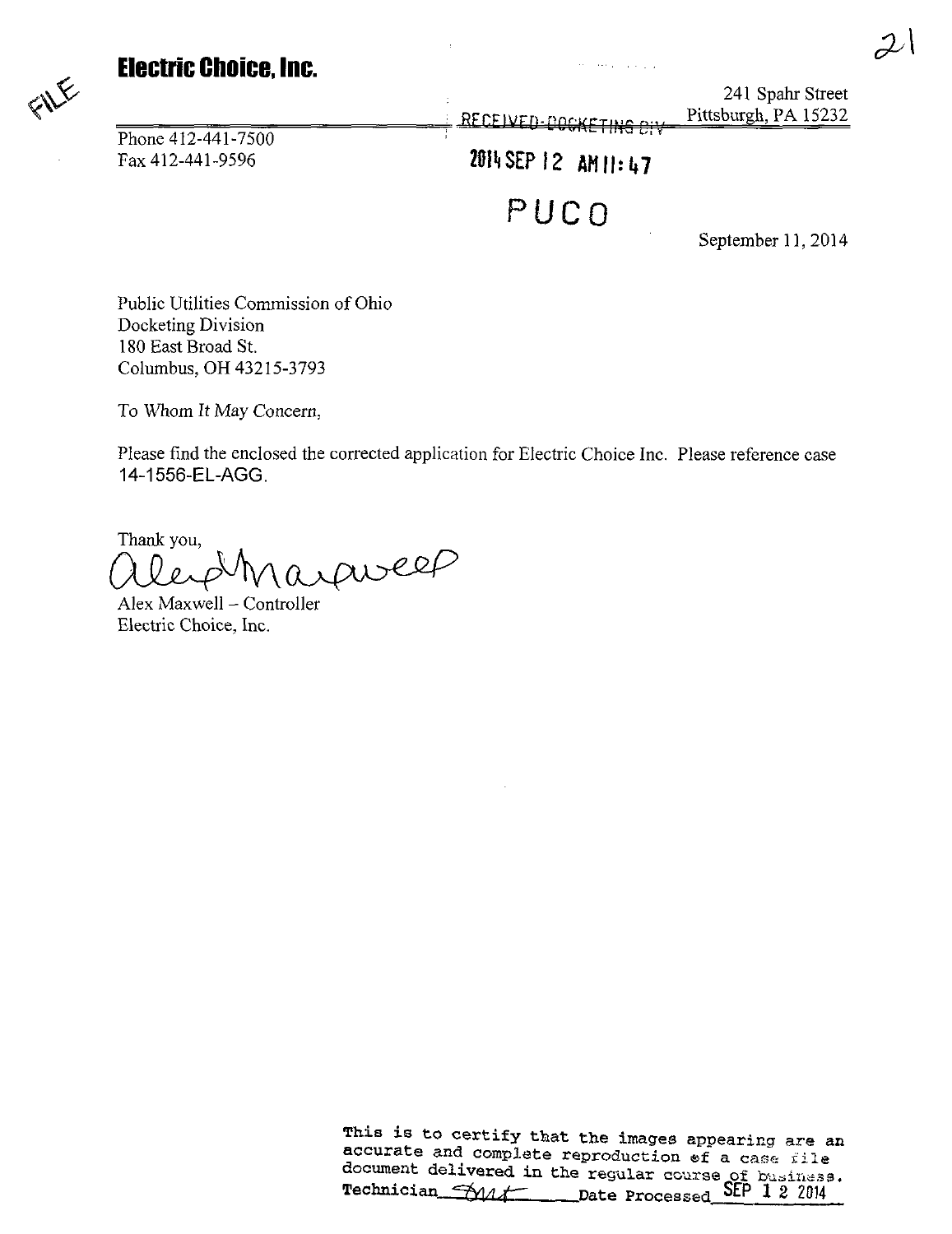

The Public Utilities Commission of Ohio

| PUCO USE ONLY |                    |
|---------------|--------------------|
| se Number     |                    |
| LACE          | <b>August 2004</b> |

### CERTIFICATION APPLICATION FOR AGGREGATORS/POWER **BROKERS**

Please print or type all required information. Identify all attachments with an exhibit label and title (Example: Exhibit A-5 Experience). All attachments should bear the legal name of the Applicant. Applicants should file completed applications and all related correspondence with the Public Utilities Commission of Ohio, Docketing Division; 180 East Broad Street, Columbus, Ohio 43215-3793.

This PDF form is designed so that you may input information directly onto the form. You may also download the form, by saving it to your local disk, for later use.

### A. APPLICANT INFORMATION

A-1 Applicant's legal name, address, telephone number and web site address

Legal Name Electric Choice Inc. Address 241 Spahr St. Pittsburgh, Pa 15232 Telephone  $\#$  (412) 775-1400 Web site address (if any)

#### A-2 List name, address, telephone number and web site address under which Applicant will do business in Ohio

Legal Name Electric Choice Inc. Address 241 Spahr St. Pittsburgh, Pa 15232 Telephone  $\#$  (412) 441-7500 Web site address (if any)

A-3 List all names under which the applicant does business in North America Electric Choice Inc.

#### A-4 Contact person for regulatory or emergency matters

Name Alex Maxwell Title Controller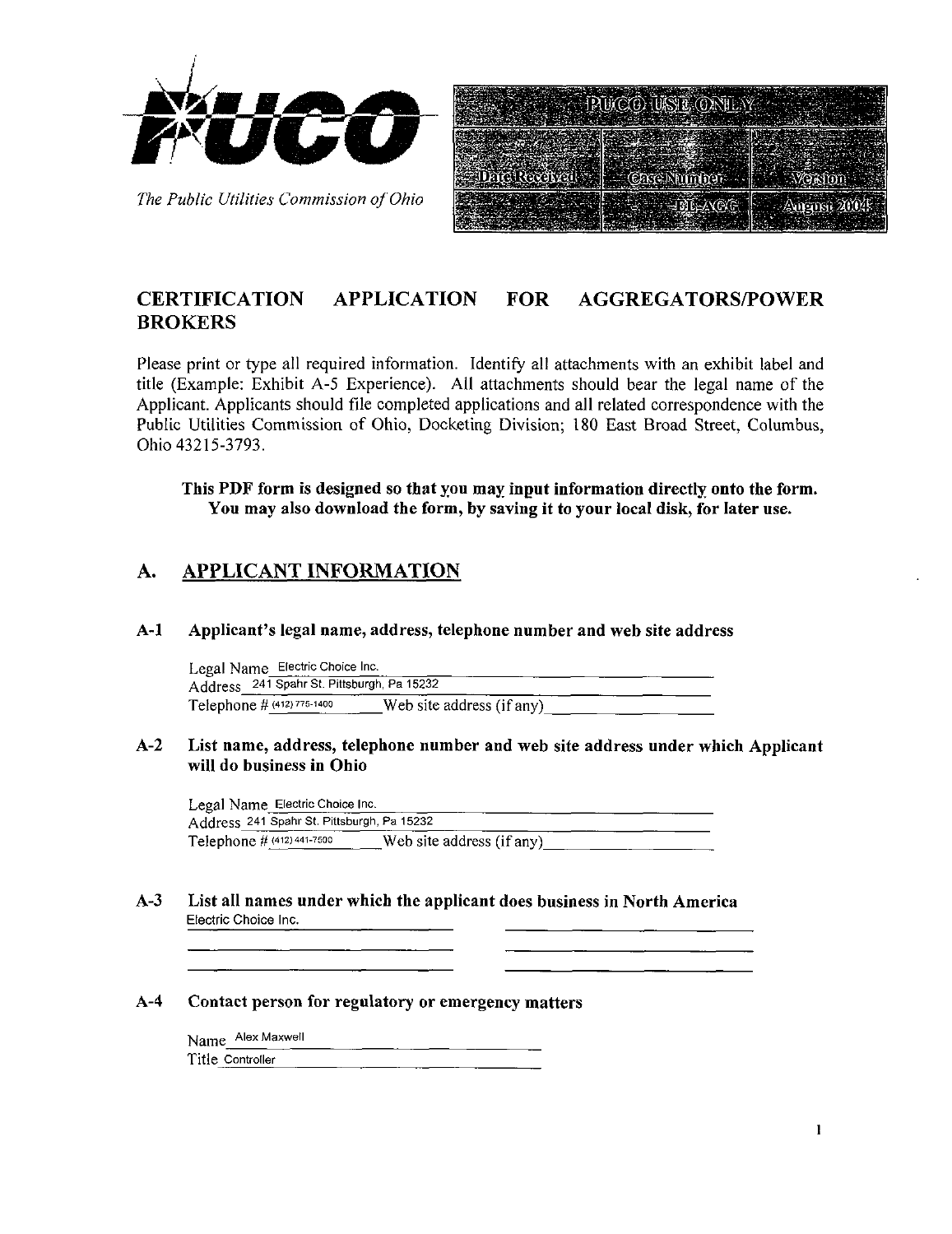| Business address 241 Spahr St. Pittsburgh, Pa 15232 |                         |  |
|-----------------------------------------------------|-------------------------|--|
| Telephone $\#$ (412) 441-7500                       | Fax $\#$ (412) 441-9596 |  |
| E-mail address (if any) rebrour@aol.com             |                         |  |

#### A-5 Contact person for Commission Staff use in investigating customer complaints

| Name Alex Maxwell                                   |                              |
|-----------------------------------------------------|------------------------------|
| Title Controller                                    |                              |
| Business address 241 Spahr St. Pittsburgh, Pa 15232 |                              |
| Telephone # (412) 441-7500                          | $\Gamma$ ax # (412) 441-9596 |
| E-mail address (if any) rebrour@aol.com             |                              |

#### A-6 Applicant's address and toll-free number for customer service and complaints

| Customer Service address 241 Spahr St. Pittsburgh, Pa |                                |
|-------------------------------------------------------|--------------------------------|
| Toll-free Telephone $#$                               | $\text{Fax} \# (412)$ 441-9596 |
| E-mail address (if any) rebrour@aol.com               |                                |

#### A-7 Applicant's federal employer identification number # 481291456

#### A-8 Applicant's form of ownership (check one)

| ⊑ Sole Proprietorship                                                             | $\Box$ Partnership |
|-----------------------------------------------------------------------------------|--------------------|
| $\Box$ Limited Liability Partnership (LLP) $\Box$ Limited Liability Company (LLC) |                    |
| <b><i>¤</i></b> Corporation                                                       | n Other            |

A-9 (Check all that apply) Identify each electric distribution utility certified territory in which the applicant intends to provide service, including identification of each customer class that the applicant intends to serve, for example, residential, small commercial, mercantile commercial, and industrial. (A mercantile customer, as defined in (A) (19) of Section 4928.01 of the Revised Code, is a commercial customer who consumes more than 700,000 kWh/year or is part of a national account in one or more states).

| <b>za First Energy</b>                                    |                      |                      |                                      |                           |
|-----------------------------------------------------------|----------------------|----------------------|--------------------------------------|---------------------------|
| <b>22 Ohio Edison</b>                                     | $\Box$ Residential   | <b>z</b> Commercial  | <b>z</b> Mercantile                  | $\blacksquare$ Industrial |
| m Toledo Edison                                           | $\Box$ Residential   | <b>El</b> Commercial | <b>E</b> Mercantile                  | <b>n</b> Industrial       |
| $\Box$ Cleveland Electric Illuminating $\Box$ Residential |                      | n Commercial         | <b>E</b> Mercantile                  | z Industrial              |
| <b>a Duke Energy</b>                                      | n Residential        | <b>z</b> Commercial  | <b>a</b> Mercantile                  | a Industrial              |
| <b>za Monongahela Power</b>                               | $\Box$ Residential   | <b>z</b> Commercial  | <b>z</b> Mercantile                  | <b>z</b> Industrial       |
| <b>za American Electric Power</b>                         |                      |                      |                                      |                           |
| <b>a Ohio Power</b>                                       | <b>n</b> Residential | <b>z</b> Commercial  | $\boldsymbol{\mathsf{z}}$ Mercantile | <b>z</b> Industrial       |
| <b>Z Columbus Southern Power</b>                          | $\Box$ Residential   | <b>z</b> Commercial  | a Mercantile                         | a Industrial              |
| <b>n</b> Dayton Power and Light                           | n Residential        | n Commercial         | <b>E</b> Mercantile                  | <b>z</b> Industrial       |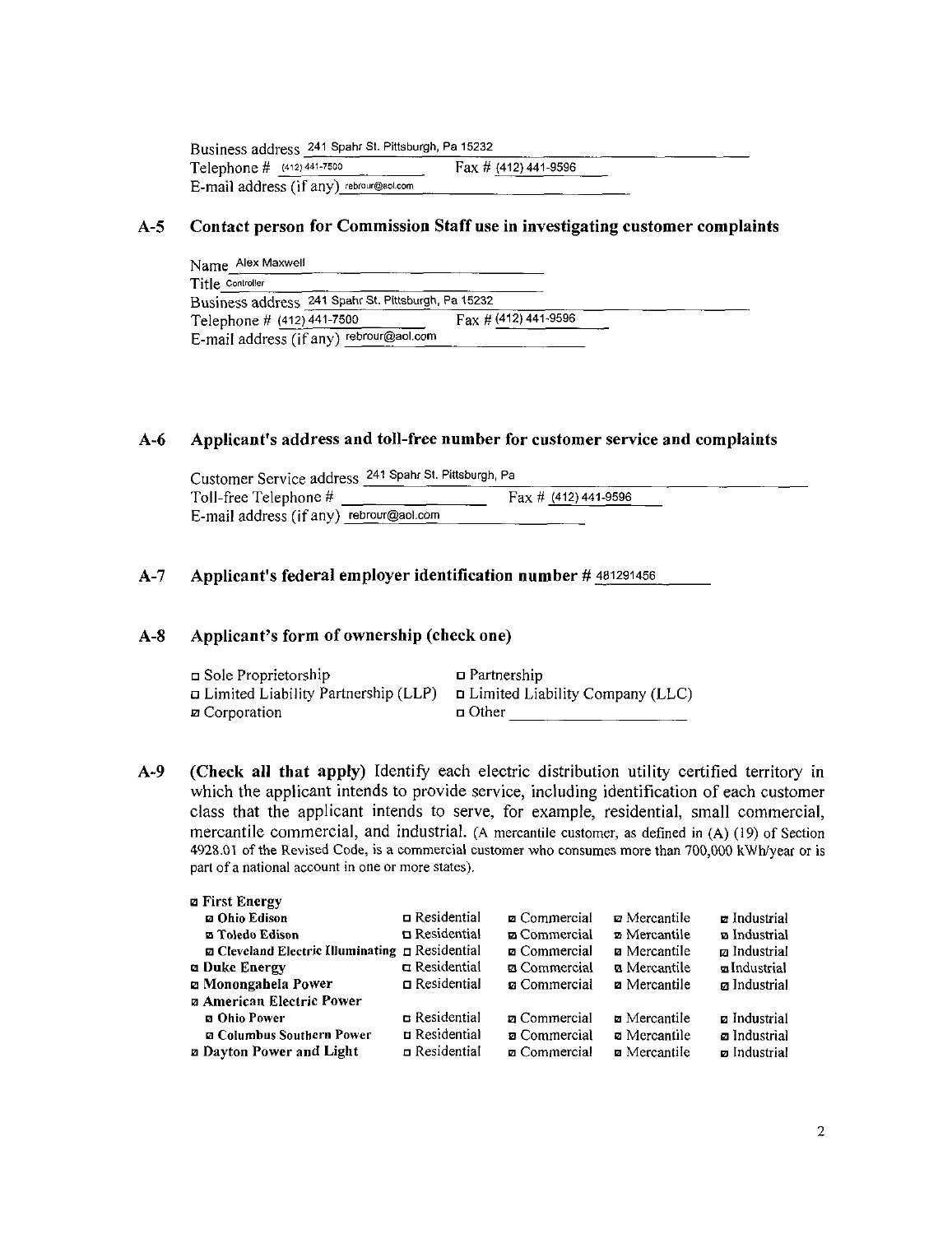A-10 Provide the approximate start date that the applicant proposes to begin delivering services

October 1,2014

#### PROVIDE THE FOLLOWING AS SEPARATE ATTACHMENTS AND LABEL AS INDICATED:

- A-11 Exhibit A-11 "Principal Officers, Directors & Partners" provide the names, titles, addresses and telephone numbers of the applicant's principal officers, directors, partners, or other similar officials.
- A-12 Exhibit A-12 "Corporate Structure," provide a description of the applicant's corporate structure, including a graphical depiction of such structure, and a list of all affiliate and subsidiary companies that supply retail or wholesale electricity or natural gas to customers and companies that aggregate customers in North America.
- A-13 Exhibit A-13 "Company History." provide a concise description of the applicant's company history and principal business interests.
- A-14 Exhibit A-14 "Articles of Incorporation and Bylaws," if applicable, provide the articles of incorporation filed with the state or jurisdiction in which the Applicant is incorporated and any amendments thereto.
- A-15 Exhibit A-15 "Secretary of State," provide evidence that the applicant has registered with the Ohio Secretary of the State.

### B. APPLICANT MANAGERIAL CAPABILITY AND EXPERIENCE

#### PROVIDE THE FOLLOWING AS SEPARATE ATTACHMENTS AND LABEL AS INDICATED:

- B-1 Exhibit B-1 "Jurisdictions of Operation," provide a list of all jurisdictions in which the applicant or any affiliated interest of the applicant is, at the date of filing the application, certified, licensed, registered, or otherwise authorized to provide retail or wholesale electric services including aggregation services.
- B-2 Exhibit B-2 "Experience & Plans," provide a description of the applicant's experience and plan for contracting with customers, providing contracted services, providing billing statements, and responding to customer inquiries and complaints in accordance with Commission rules adopted pursuant to Section 4928.10 of the Revised Code.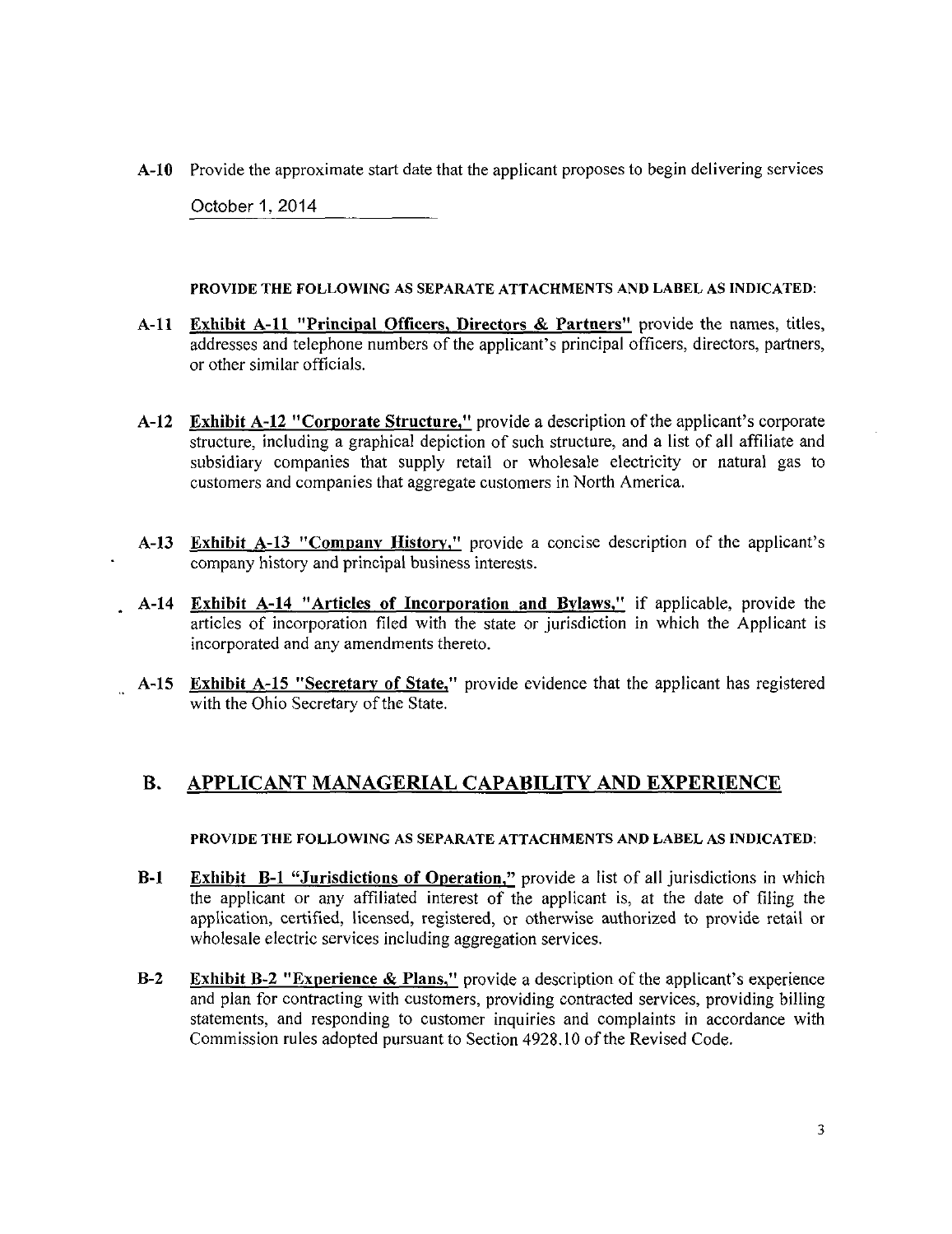- B-3 Exhibit B-3 "Summary of Experience," provide a concise summary of the applicant's experience in providing aggregation service(s) including contracting with customers to combine electric load and representing customers in the purchase of retail electric services, (e.g. number and types of customers served, utility service areas, amount of load, etc.).
- B-4 Exhibit B-4 "Disclosure of Liabilities and Investigations," provide a description of all existing, pending or past rulings, judgments, contingent liabilities, revocation of authority, regulatory investigations, or any other matter that could adversely impact the applicant's financial or operational status or ability to provide the services it is seeking to be certified to provide.
- B-5 Disclose whether the applicant, a predecessor of the applicant, or any principal officer of the applicant have ever been convicted or held liable for fraud or for violation of any consumer protection or antitrust laws within the past five years.  $\blacktriangleright$  No  $\sqcup$  Yes

If yes, provide a separate attachment labeled as Exhibit B-5 "Disclosure of Consumer Protection Violations" detailing such violation(s) and providing all relevant documents.

B-6 Disclose whether the applicant or a predecessor ofthe applicant has had any certification, license, or application to provide retail or wholesale electric service including aggregation service denied, curtailed, suspended, revoked, or cancelled within the past two years.

0 No n Yes

If yes, provide a separate attachment labeled as Exhibit B-6 "Disclosure of Certification Denial, Curtailment, Suspension, or Revocation" detailing such action(s) and providing all relevant documents.

### C. APPLICANT FINANCIAL CAPABILITY AND EXPERIENCE

#### PROVIDE THE FOLLOWING AS SEPARATE ATTACHMENTS AND LABEL AS INDICATED:

- C-1 Exhibit C-1 "Annual Reports," provide the two most recent Annual Reports to Shareholders. If applicant does not have annual reports, the applicant should provide similar information in Exhibit C-1 or indicate that Exhibit C-1 is not applicable and why.
- C-2 Exhibit C-2 "SEC Filings," provide the most recent 10-K/8-K Filings with the SEC. If applicant does not have such filings, it may submit those of its parent company. If the applicant does not have such filings, then the applicant may indicate in Exhibit C-2 that the applicant is not required to file with the SEC and why.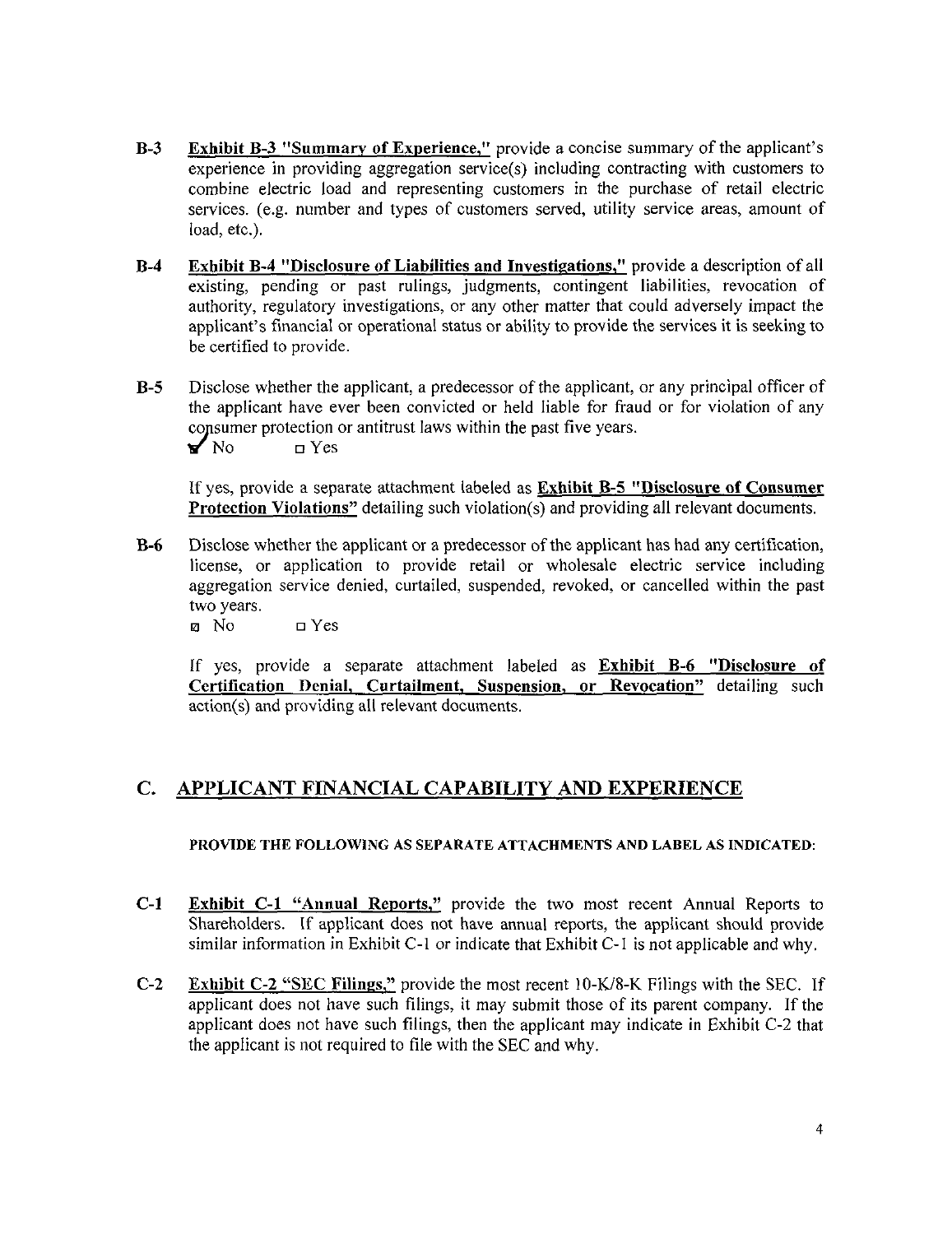- C-3 Exhibit C-3 "Financial Statements," provide copies of the applicant's two most recent years of audited financial statements (balance sheet, income statement, and cash flow statement). If audited financial statements are not available, provide officer certified financial statements, if the applicant has not been in business long enough to satisfy this requirement, it shall file audited or officer certified financial statements covering the life of the business.
- C-4 Exhibit C-4 "Financial Arrangements." provide copies of the applicant's financial arrangements to conduct CRES as a business activity (e.g., guarantees, bank commitments, contractual arrangements, credit agreements, etc.,).
- C-5 Exhibit C-5 "Forecasted Financial Statements," provide two years of forecasted financial statements (balance sheet, income statement, and cash flow statement) for the applicant's CRES operation, along with a list of assumptions, and the name, address, email address, and telephone number of the preparer.
- C-6 Exhibit C-6 "Credit Rating," provide a statement disclosing the applicant's credit rating as reported by two of the following organizations: Duff & Phelps, Dun and Bradstreet Information Services, Fitch IBCA, Moody's Investors Service, Standard & Poors, or a similar organization. In instances where an applicant does not have its own credit ratings, it may substitute the credit ratings of a parent or affiliate organization, provided the applicant submits a statement signed by a principal officer of the applicant's parent or affiliate organization that guarantees the obligations ofthe applicant.
- C-7 Exhibit C-1 "Credit Report," provide a copy of the applicant's credit report from Experion, Dun and Bradstreet or a similar organization.
- C-8 Exhibit C-8 "Bankruptcy Information," provide a list and description of any reorganizations, protection from creditors or any other form of bankruptcy filings made by the applicant, a parent or affiliate organization that guarantees the obligations of the applicant or any officer of the applicant in the current year or within the two most recent years preceding the application.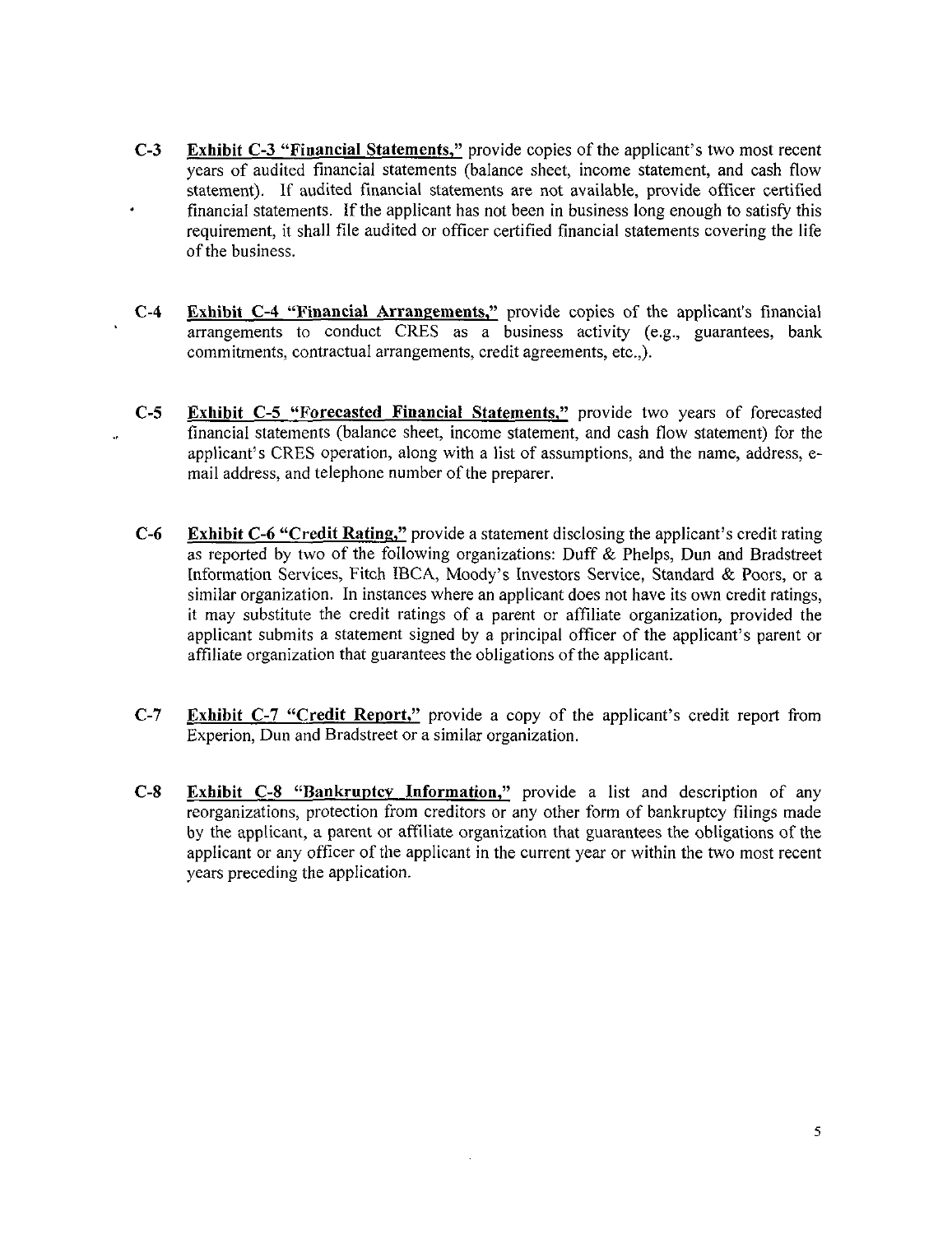**Exhibit C-9 "Merger Information,"** provide a statement describing any dissolution or merger or acquisition of the applicant within the five most recent years preceding the  $C-9$ application.

| <b>Signature of Applicant &amp; Title</b>                                                                                                                                                                                                                                       |                          |                                                                                                                |  |
|---------------------------------------------------------------------------------------------------------------------------------------------------------------------------------------------------------------------------------------------------------------------------------|--------------------------|----------------------------------------------------------------------------------------------------------------|--|
| Sworn and pubscribed before me this 11th day of Sep-<br>Month<br>Signattre-of official administering oath<br>COMMONWEALTH OF PENNSKLVANIA<br>Notarial Seal<br>Lorraine A. Kennedy, Notary Public<br>City of Pittsburgh, Allegheny County<br>My Commission Expires Nov. 12, 2014 | My commission expires on | ptenton, $\gtrsim$ $\circ$ 14<br>Year<br>Lorrene Atternedy, Notary<br><b>Print Name and Title</b><br>Mov 128dV |  |

 $\cdot$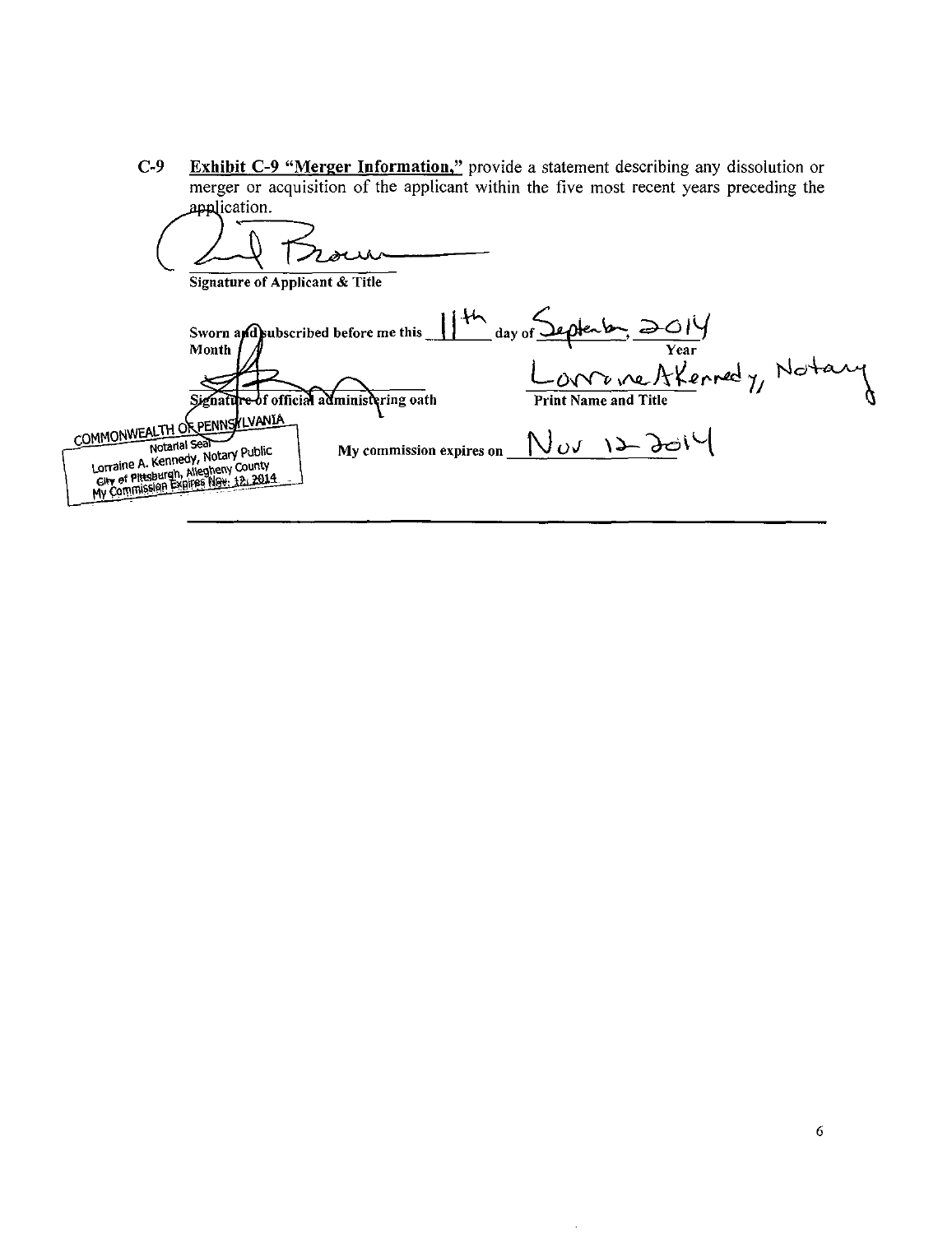# AFFIDAVIT

State of Pennsylvania

County of **Alleghenu** 

Richard Bynamaraffiant, being duly sworn/affirmed according to law, deposes and says that:

(Town)

He/She is the **PVesiclet (Office of Affiant) of E**, **Choice** (Name of Applicant);

That he/she is authorized to and does make this affidavit for said Applicant,

- 1. The Applicant herein, attests under penalty of false statement that all statements made in the application for certification are true and complete and that it will amend its application while the application is pending if any substantial changes occur regarding the information provided in the application.
- 2. The Applicant herein, attests it will timely file an annual report with the Public Utilities Commission of Ohio of its intrastate gross receipts, gross earnings, and sales of kilowatt-hours of electricity pursuant to Division (A) of Section 4905.10, Division (A) of Section 4911.18, and Division (F) of Section 4928.06 of the Revised Code.
- 3. The Applicant herein, attests that it will timely pay any assessments made pursuant to Sections 4905.10,4911.18. or Division F of Section 4928.06 ofthe Revised Code.
- 4. The Applicant herein, attests that it will comply with all Public Utilities Commission of Ohio rules or orders as adopted pursuant to Chapter 4928 ofthe Revised Code.
- 5. The Applicant herein, attests that it will cooperate fully with the Public Utilities Commission of Ohio, and its Staff on any utility matter including the investigation of any consumer complaint regarding any service offered or provided by the Applicant.
- 6. The Applicant herein, attests that it will fully comply with Section 4928.09 of the Revised Code regarding consent to the jurisdiction of Ohio Courts and the service of process.
- 7. The Applicant herein, attests that it will comply with all state and/or federal rules and regulations concerning consumer protection, the environment, and advertising/promotions.
- 8. The Applicant herein, attests that it will use its best efforts to verify that any entity with whom it has a contractual relationship to purchase power is in compliance with all applicable licensing requirements ofthe Federal Energy Regulatory Commission and the Public Utilities Commission of Ohio.
- 9. The Applicant herein, attests that it will cooperate fully with the Public Utilities Commission of Ohio, the electric distribution companies, the regional transmission entities, and other electric suppliers in the event of an emergency condition that may jeopardize the safety and reliability of the electric service in accordance with the emergency plans and other procedures as may be determined appropriate by the Commission.
- 10. If applicable to the service(s) the Applicant will provide, the Applicant herein, attests that it will adhere to the reliability standards of (1) the North American Electric Reliability Council (NERC), (2) the appropriate regional reliability council(s), and (3) the Public Utilities Commission of Ohio. (Only applicable if pertains to the services the Applicant is offering)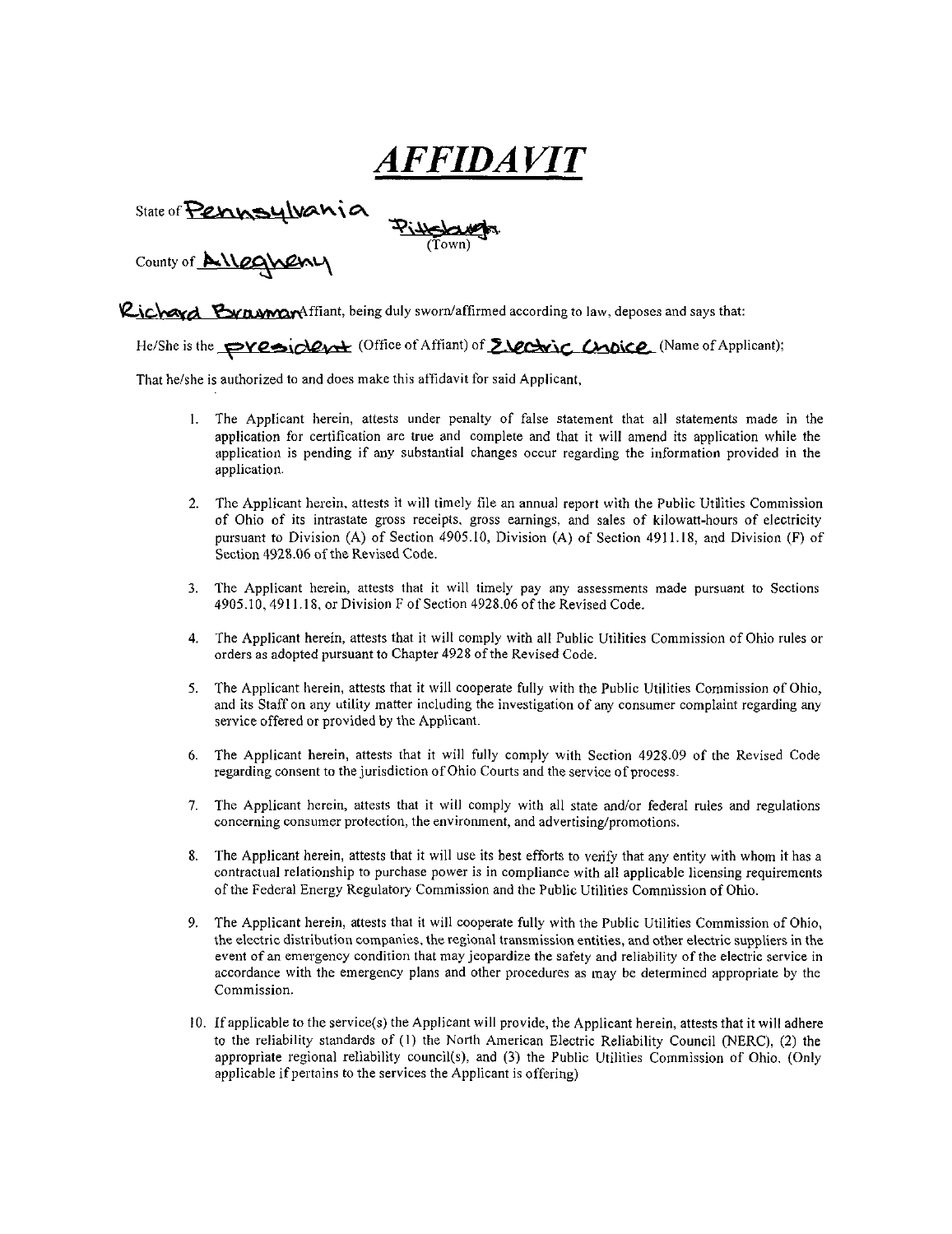11. The Applicant herein, attests that it will inform the Commission of any material change to the information supplied in the application within 30 days of such material change, including any change in contact person for regulatory purposes or contact person for Saff use in investigating customer complaints.

That the facts above set forth are true and correct to the best of his/her knowledge, information, and belief and that he/she expects said Applicant to be able to prove the same at any hearing hereof.

Signature of AMiant & Title  $\frac{C_{\text{day of}}}{\text{Month}}$   $\frac{30}{\text{Year}}$ Sworn and subscribed before me this <u>Lorraine</u> Aferred Signature of official administering oath COMMONWEALTH OF PENNSYLVANIA<br>Notarial Seal My commutission expires on Nov 122014 Notarial Seal Lorraine A. Kennedy, Notary Public City of Pittsburgh, Allegheny County<br>My Commission Expires Nov. 12, 2014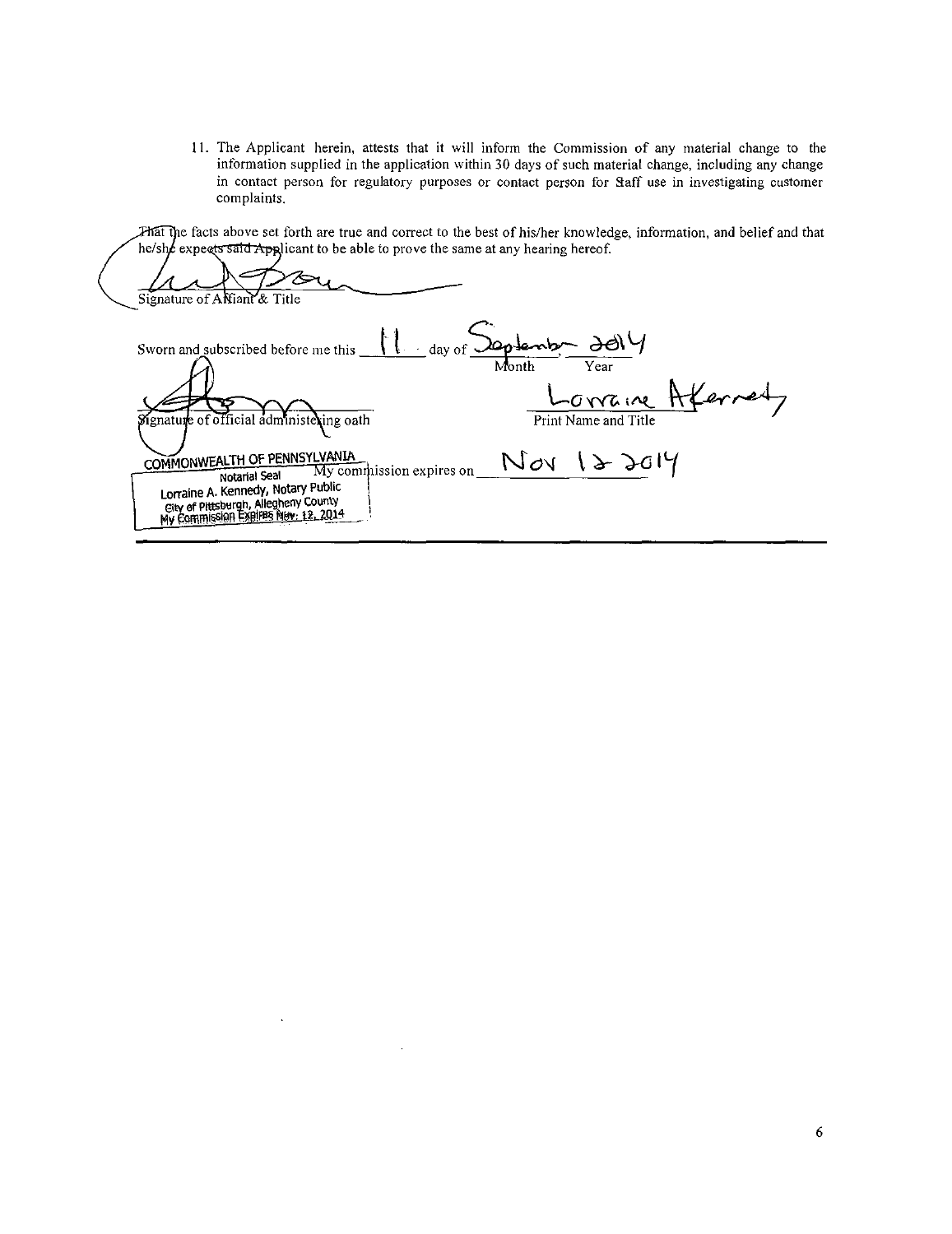## Exhibit A-11

Richard Brourman - President 241 Spahr St. Pittsburgh, Pa 15232 P 412-441-7500 F 412-441-9596

## Exhibit A-12

Not applicable

## Exhibit B-1

We are licensed in Pennsylvania to be a gas and electric broker; we are registered with the state of Texas, also to be a gas and electiic broker.

## Exhibit B-2

Electric Choice has been in business for the past 14 years; over that time we have accrued a large customer base which we plan to continue servicing. We plan to acquire new clients through referrals from existing clients as well as other networking acquaintances. We do not provide any bills to customers as they come straight from the suppliers, we do however field phone calls if customers have questions; they call our office and if we are able to answer their questions we do and if need be we bring in a contact from the appropriate supplier to help.

## Exhibit B-3

(Also see attached resume) Elect; ic Choice has been in business since 2000, our customers range from small commercial (<  $7.000$  kWh) to very large commercial (> 1,000,000 kWh). We have customers all over Pennsylvania, but we are concentrated in Pittsburgh and the surrounding area. We work with Duquesne Light, West Penn Power, Direct Energy, UGI Services and First Energy.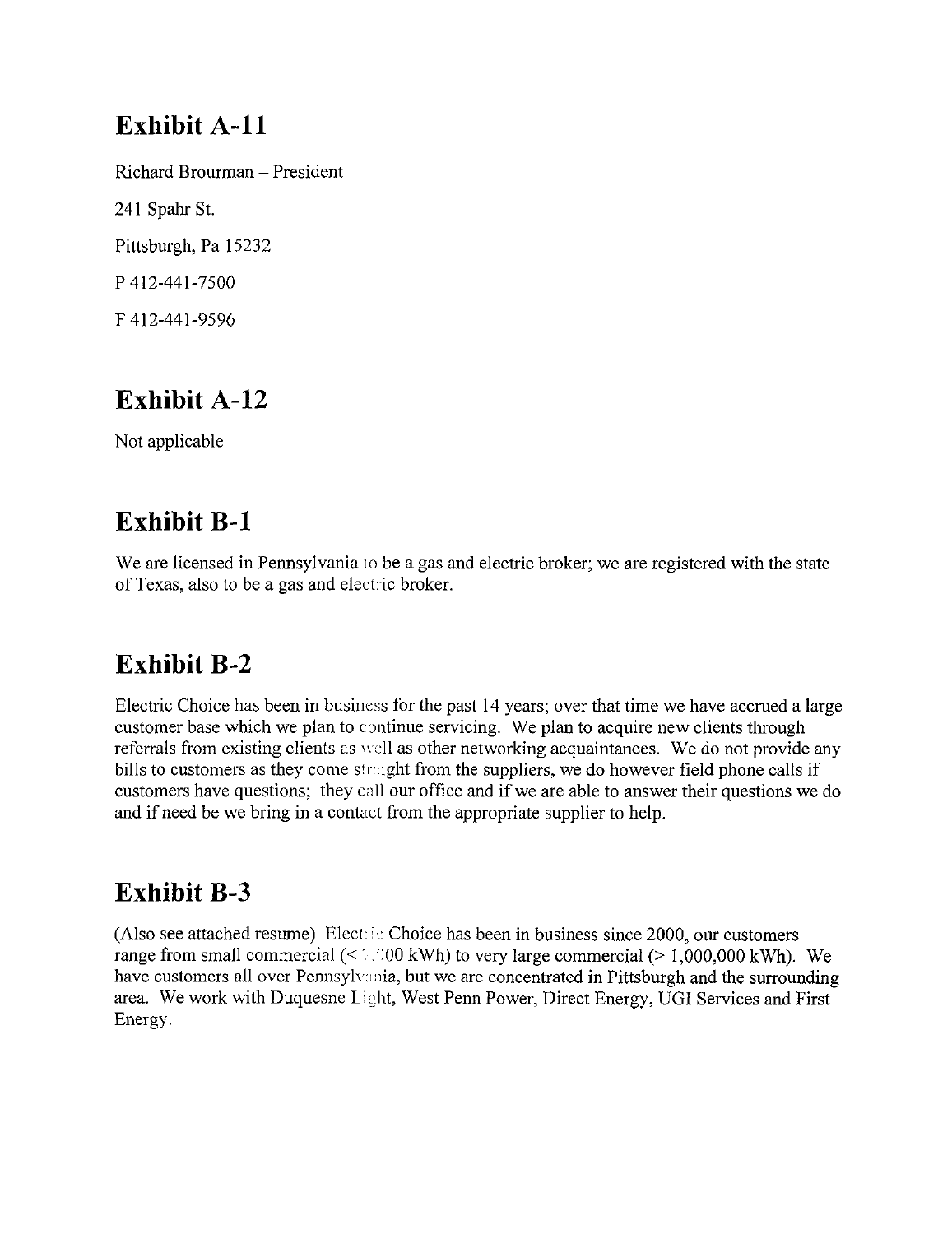## Exhibit B-4

Not applicable.

## Exhibit B-5

NO

## Exhibit B-6

NO

# Exhibit C-1

Do not publish.

# Exhibit C-2

Do not file.

# Exhibit C-4

We are a broker only, we will not be taking title to the electric.

# Exhibit C-6

Not applicable - do not subscribe to credit services

# Exhibit C-7

Not applicable - do not subscribe lo credit services

# Exhibit C-8

Not any.

# Exhibit C-9

Not applicable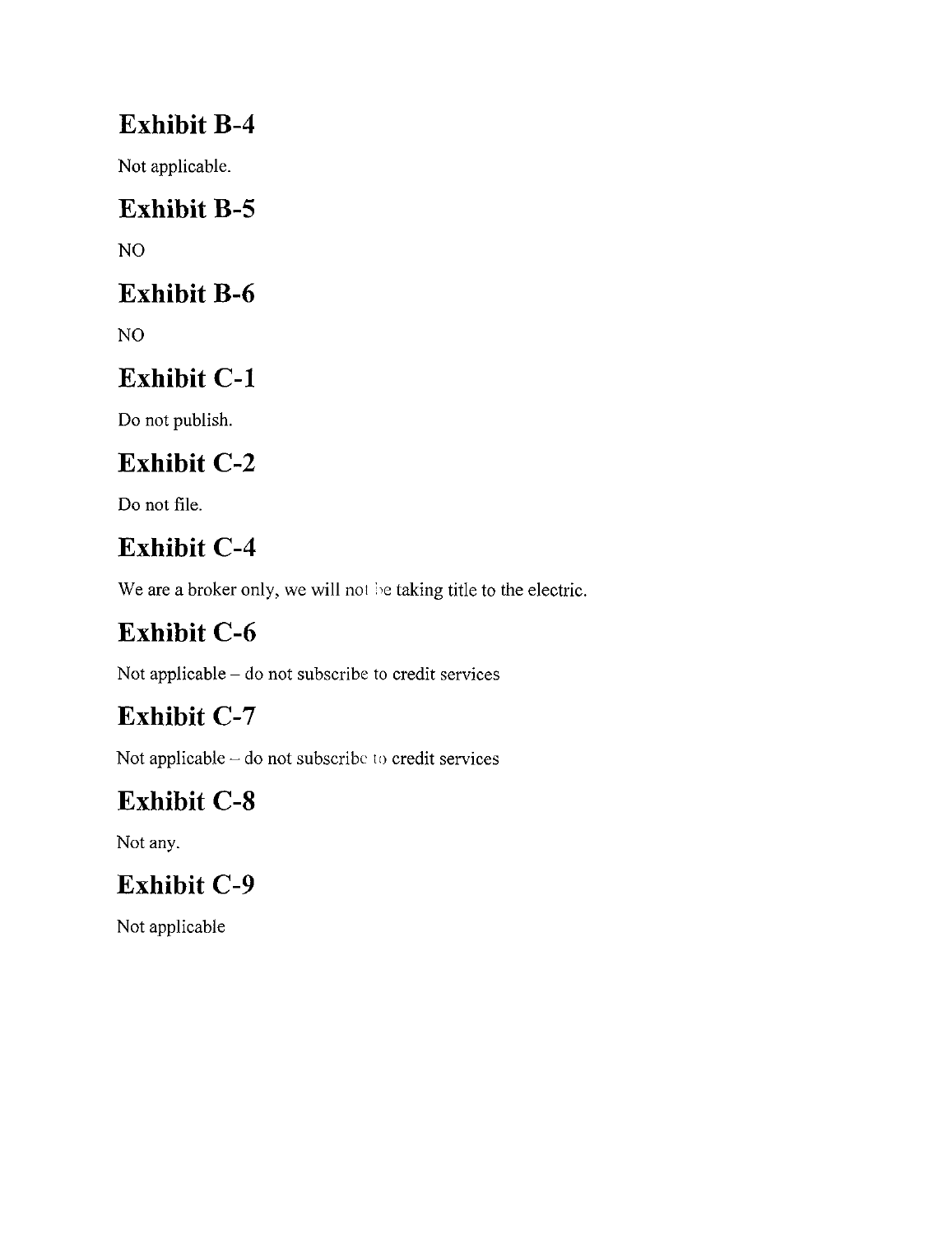$5xhibi+A-12$ 

### **Electric Choice. Inc. Richard Brourman**

241 Spahr Street Pittsburgh, PA 15232

Phone 412-441-7007 Fax 412-441-9596

April 28, 2014

To Whom It May Concern:

In the course of owning and operating numerous office buildings and apartments in the Pittsburgh area I became intrigued by the opportunity to receive competitive pricing for my utilities; so in early 2000 I created Electric Choice Inc. to act as a broker in between business and the suppliers. We have broker agreements with Virginia Power, Duquesne Light, Dominion and First Energy on the electric side and Hess Energy, EQT Energy and Dominion on the gas side.

Our clients range from small commercial up to very large commercial in terms of usage. We have maintained long term relationships with all of our clients, acquiring new ones along the way. Our clients are largely in Pittsburgh and the surrounding area. In order to offer our clients the best service possible and to comply with regulations we are applying for our license to be a gas and electric broker only.

Thank you for your time, Richard Brounnan

President Electric Choice Inc.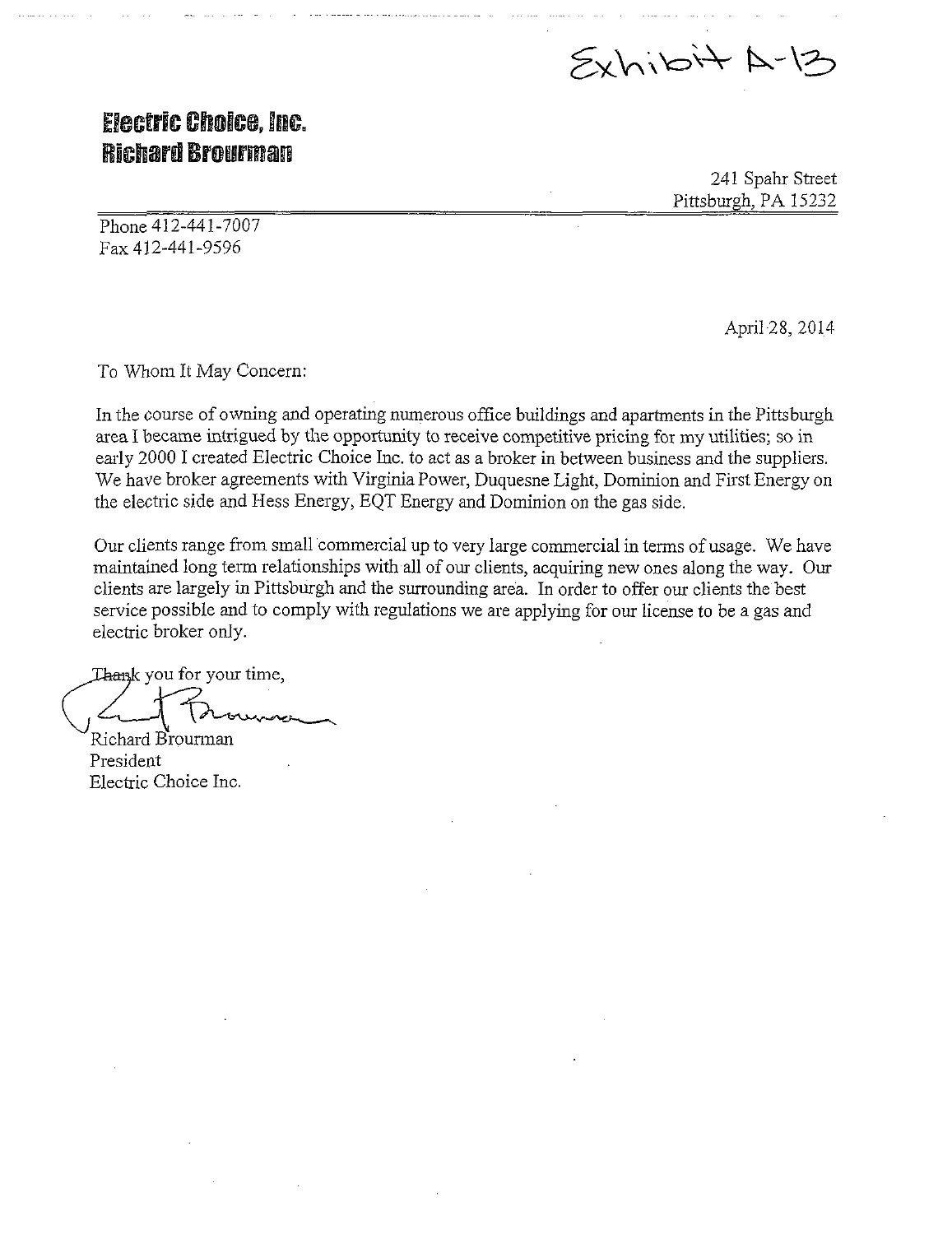$5xhiBi+14$ JAN-30-2003 THU 03:15 PM FAX NO. P. 03 LIAN. 7.2003 N 9:529M PM DEPT OF STATE CORPORATION BUREAUND.  $P.3/4.03$ NO.067 2002103-1107 PENNSYLVANIA DEPARTMENT OF STATE **CORPORATION BUREAU** Articles of Incorporation-For Profit  $(15 \text{ Po.C.S.})$  $\frac{X}{2}$  Business-stack (§ 1106) Management (§ 2703) **Entity Number** Business-nansack (§ 2102) Professional (§ 2903) 3 **Insurance (§ 3101)** Susiness-statutory close (§ 2303) Ľ. Cooperative (§ 7102) Decument will be returned to the **News** Frede bud accords you anter to Shaila Finabarg Miller the left. **Aggress** Marcus & Shapira LIP, 301 Grant St., One Oxfories Civ CONTTE, 33CI ELIOT 24 Cade<br>15219-6401 Pictsburgh. PA DEC: 1 6 2002 Fee: \$100 Files in the Department of State on

in compliance with the requirements of the applicable provisions (rejating to corporations and unincorporated nesociations), the undersigned, desiring to incorporate a corporation for profit, hanny suses that:

1. The name of the comparation (corporate designator regulred, i.e., "corporation", "incorporated", "limited"<br>"company" or any abbreviation. "Professional corporation" or "F;C"):

Secretary of the Communiveeling

Electric Choice, Inc.

|                                                            | 2. The (a) address of this corporation is current registered office in this Commentweelth (post office box, clone, is not<br>acceptable) or (b) neme of its commercial registered office provider and the county of vento is: |             |       |       |           |  |
|------------------------------------------------------------|-------------------------------------------------------------------------------------------------------------------------------------------------------------------------------------------------------------------------------|-------------|-------|-------|-----------|--|
|                                                            | (a) Number and Street                                                                                                                                                                                                         | City        | Stata | 2ib   | County    |  |
|                                                            | 241 Spehr Street                                                                                                                                                                                                              | Piersburgh, | TА    | 15232 | Allegheny |  |
| (b) Name of Cemmercial Registered Office Provider<br>Corny |                                                                                                                                                                                                                               |             |       |       |           |  |
| c/a:                                                       |                                                                                                                                                                                                                               |             |       |       |           |  |

3. The amporation is incorperated under the provisions of the Business Corperpsion Lew of 1986.

4. The aggregate number of shares suthorized: 1,000 BY DEN' OF SIME LE: 1 Hd 91 320 ZONZ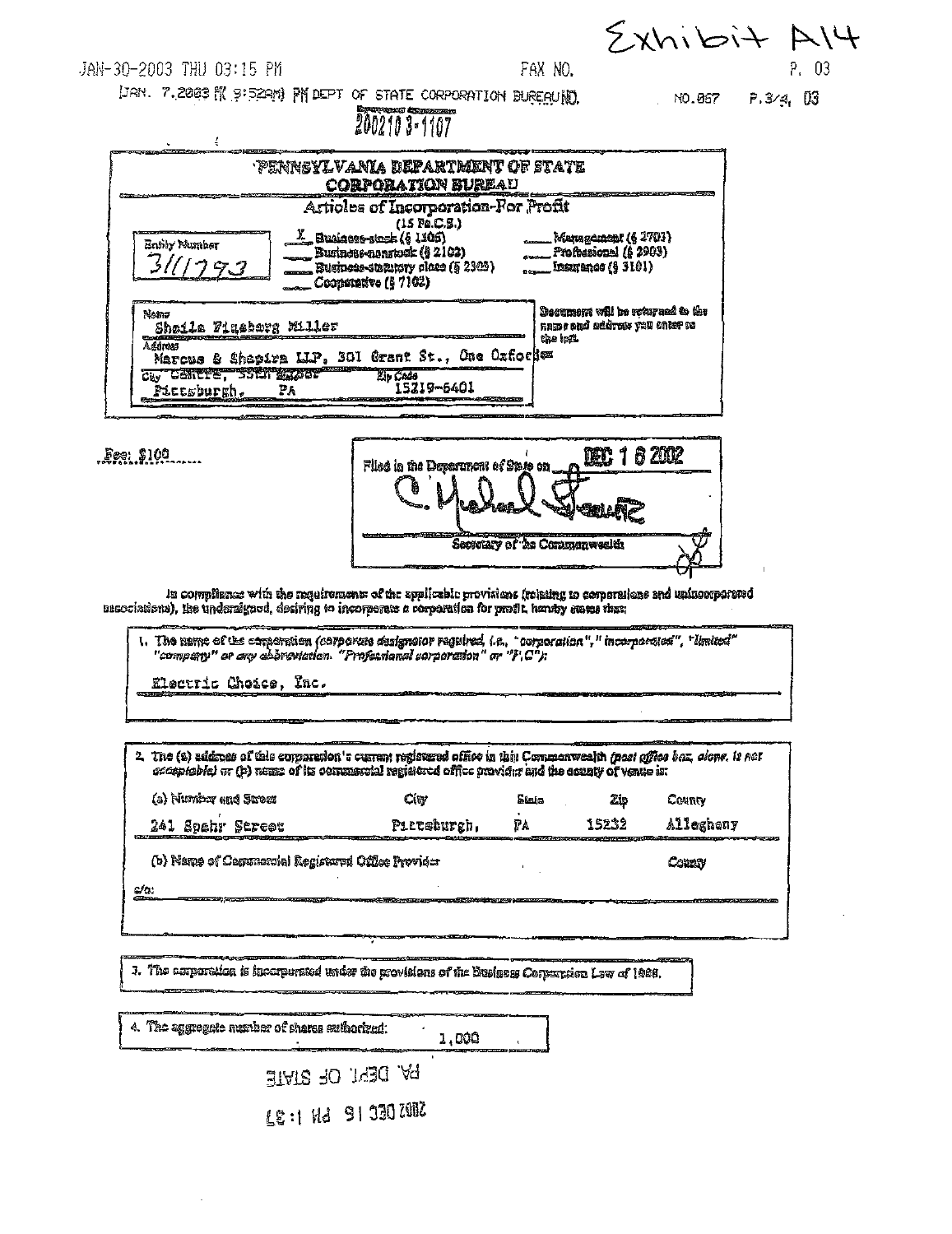JAN-30-2003 THU 03:16 PM

 $\bullet$  .

 $\mathcal{A}$ 

#### FAX NO.

NO.057

 $P.4/4.04$ 

JAN. 7.2003 TO SIS2AND PRIDEPT OF STATE CORPORATION BUREAU NO.

2002103-1100

DSCB: 15-1506,2102/2503/2702/2000/3101/7102A-2

5. The name and sadress, including number and street, if any, of each incorperator (all incorporators must sign belows: Addresa Nems 241 Spahr Street, Pittsburgh, PA 15232 Richard E. Srougman

6. The specified effective date, if any: upon filing monto day year bout if any

7. Additional prevesions of the articles, if eny, affach an BM by 11 sheat.

a. Statutory olosa norporation anty: Neither the campaction was any disorded to that main are fixing with the<br>We channo creature that the weaken and annual construct with the security of the fixeral the factation fact of 1933 (15 U.S.C. 77a st seq.)

9. Cooperative corporations only: Complete and strike out inapplicable terms

 $\epsilon$ 

| IN TESTIMONY WHEREOF, the incorporator(s)<br>has have signed moss Articles of Incorporation this |                |
|--------------------------------------------------------------------------------------------------|----------------|
| 16TM day of Desember                                                                             | <u>__ 20</u> 0 |
| <b>Biographere</b>                                                                               | ALL N          |
| Skonadaro                                                                                        |                |
|                                                                                                  |                |
|                                                                                                  |                |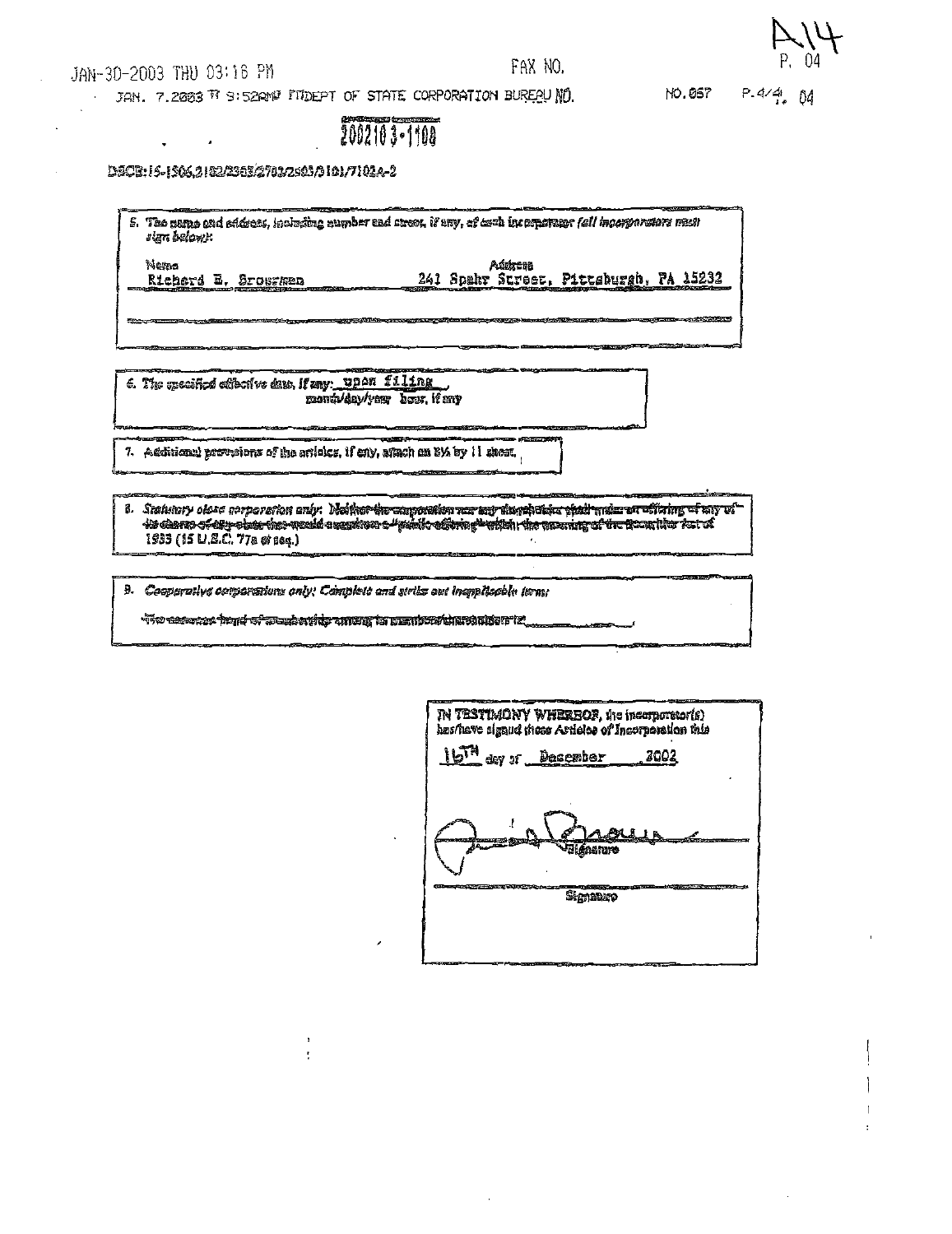$A$ 

JAN. 7.2003 9:52AM DEPT OF STATE CORPORATION BUREAU

NO.867 P.2/4

 $177$ 

PENNSYLVANIA DEPARTMENT OF STATE CORPORATION BURBAU ROOM 206 NORTH OFFICE BUILDING P.O. BOX 8722 NARRISBURG, PA 17105-8722

ELECTRIC CROICE, INC.

THE CORPORATION BUREAU IS HAPPY TO SEMD YOU YOUR FILED DOCUMENT. PLEASE NOTE THE FILE DATE AND THE SIGNATURE OF THE SECRETARY OF THE COMMONWEALTH. THE CORPORATION SUREAU IS HERE TO SERVE YOU AND WANTS TO THANK YOU FOR DOING BUSINESS IN PENNSYLVANIA.

. IF YOU HAVE ANY QUESTIONS FERTAINING TO THE CORPORATION BUREAU, PLEASE VISIT OUR WEB SITE LOCATED AT WWW.DOS.STATE.PA.US/CORPS OR PLEASE CALL OUR MAIN INFORMATION TELEPHONE NUMBER (717)787-1057. FOR ADDITIONAL INFORMATION REGARDING BUSINESS AND/OR UCC FILINGS, PLEASE VISIT OUR ONLINE "SEARCHABLE DATABASE" LOCATED ON OUR WEB SITE.

ENTITY NUMBER: 3111793

MICROFILM NUMBER: 2003103

1107-1108

FAX# 412-391-8758 NARCUS & SHAFIRA LLP a FINEBERG MILLER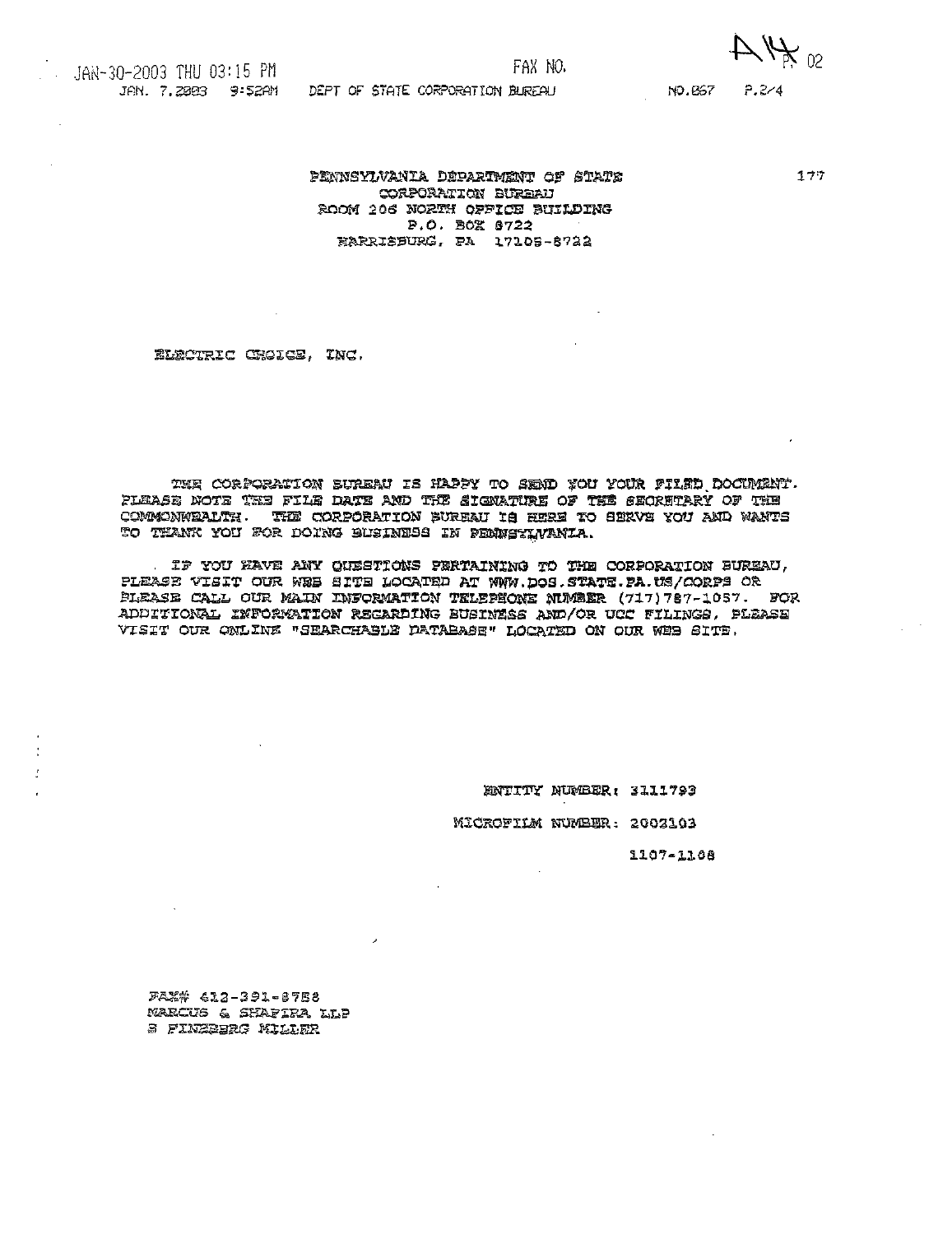



DATE 08/22/2014

DOCUMENT ID 201423400534

DESCRIPTION FOREIGN LICENSE/FOR-PROFIT (FLF) FILING 125.00

EXPED 100.00

PENALTY 0.00

CERT 0,00 **COPY** 0.00

Receipt

 $SxN \cup N \rightarrow N$ 

This is not a bill. Please do not remit payment.

BUSINESS FILINGS INCORPORATED ATTN: PROCESSING DEPARTMENT 8020 EXCELSIOR DR., SUITE 200 MADISON, OH 53717

# STATE OF OHIO **CERTIFICATE**

### Ohio Secretary of State, Jon Husted

2320368

It is hereby certified that the Secretary of State of Ohio has custody ofthe business records for

#### ELECTRIC CHOICE, INC.

and, that said business records show the filing and recording of:

Document(s) Document No(s):

FOREIGN LICENSE/FOR-PROFIT

Effective Date: 08/21/2014

201423400534

Authorization to transact business in Ohio is hereby given, until surrender, expiration or cancellation of this license.



United States of America State of Ohio Office of the Secretary of State Witness my hand and the seal of the Secretary of State at Columbus, Ohio this 22nd day of August, A.D. 2014.

Jon Husted

Ohio Secretary of State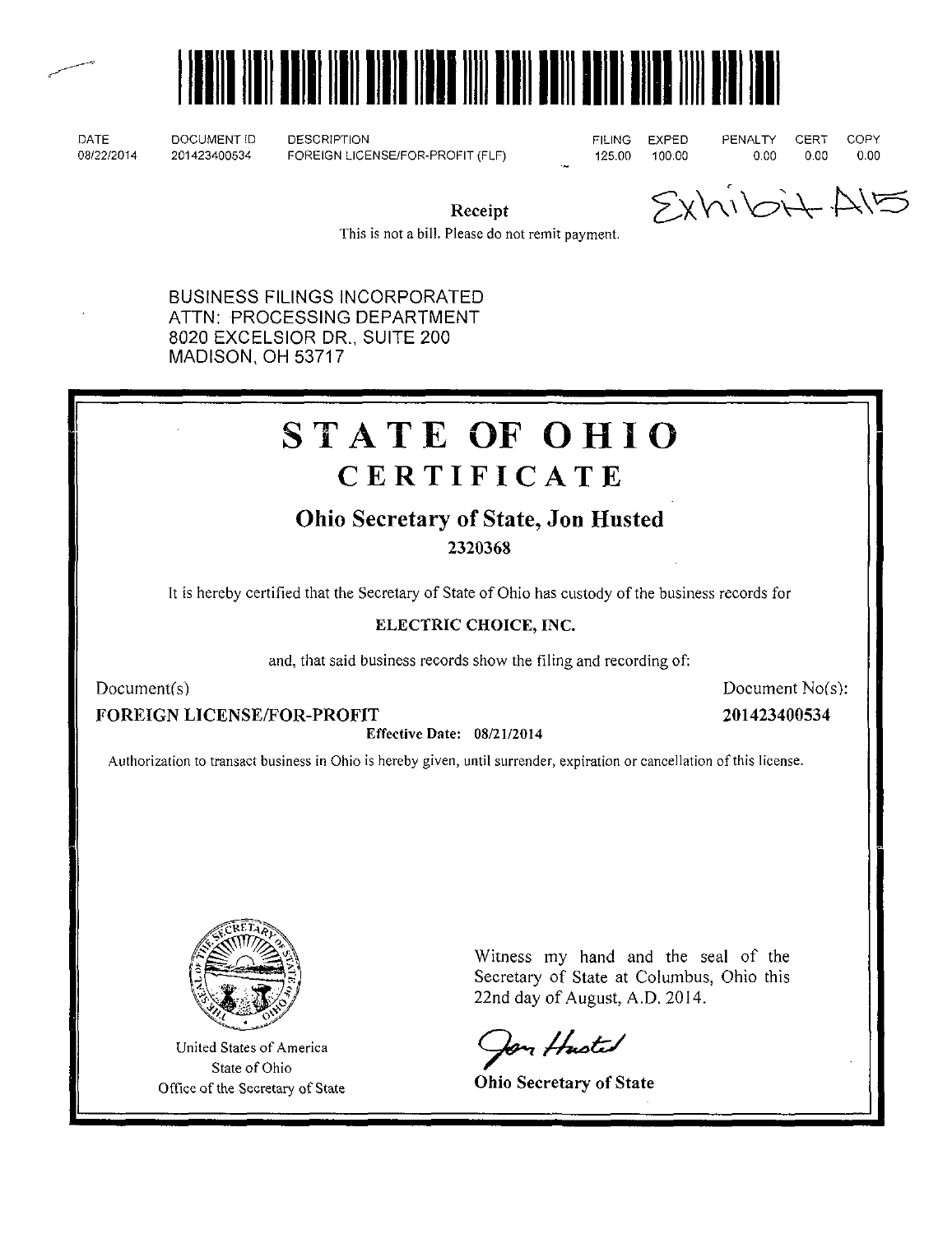3:37 PM

09/09/14 Accrual Basis

### Electric Choice, Inc. Profit & Loss January through December 2013

 $\epsilon$ xhibit  $\curvearrowright$ 

|                                                             | Jan - Dec 13           |
|-------------------------------------------------------------|------------------------|
| Ordinary Income/Expense                                     |                        |
| Income                                                      |                        |
| Income                                                      |                        |
| <b>Accounting Fees</b>                                      | 32,400.00              |
| Dominion Retail                                             | 7,118.97               |
| <b>Duquesne Light Energy</b>                                | 63,608.47              |
| <b>Equitable Energy</b><br>First Energy, Inc.               | 33,882.39<br>42,481.99 |
| <b>FPL Energy</b>                                           | 3,288.03               |
| Hess                                                        | 62,541.72              |
| <b>Maintenance/Repairs</b>                                  | 531.07                 |
| <b>Total Income</b>                                         | 245,852.64             |
| <b>Total Income</b>                                         | 245,852.64             |
| Expense                                                     |                        |
| <b>Automobile Lease</b>                                     | 29,953.49              |
| <b>Automobile Registration</b>                              | 108.00                 |
| <b>Bank Fees</b>                                            | 1,298.05               |
| Commissions                                                 | 18,954.75              |
| Donations                                                   | 890.00                 |
| <b>Early Payment Fee</b><br>Insurance                       | 14.77                  |
| Auto                                                        | 3.986.76               |
| Dental                                                      | 655.80                 |
| <b>Employee Health</b>                                      | 12.729.65              |
| Health                                                      | 9,883.00               |
| Liability                                                   | 3,730.05               |
| <b>Workers Compensation</b>                                 | 462.00                 |
| <b>Total Insurance</b>                                      | 31,447.26              |
| <b>IRA Employer Match</b>                                   | 1,482.80               |
| <b>Office Expense</b>                                       |                        |
| Alarm System                                                | 339.40                 |
| Cable<br>Checks                                             | 1,426.47<br>121.13     |
| <b>Client Entertainment</b>                                 | 2,201.54               |
| Gas                                                         | 150,00                 |
| Maintanence                                                 | 1,564.32               |
| Parking                                                     | 478.50                 |
| Phone Service                                               | 3,416.40               |
| Postage & Mailing                                           | 1,148.68               |
| <b>Repairs</b>                                              | 409.26                 |
| <b>Supplies &amp; Materials</b><br><b>Traffic Violation</b> | 3,964.04               |
|                                                             | 953.00<br>128.00       |
| Transportation<br>Water Cooler                              | 965.74                 |
| <b>Office Expense - Other</b>                               | 7,805.49               |
| <b>Total Office Expense</b>                                 | 25,071.97              |
| Payroll Expenses                                            | 105,307.10             |
| <b>Professional Services</b>                                | 495.00                 |
| <b>Prs Expense Richard</b>                                  |                        |
| <b>AMEX</b>                                                 | 3,500.00               |
| <b>Country Club Dues</b>                                    | 9,591.14               |
| Medical<br>Personal                                         | 2,611.36<br>7,505.22   |
| VISA's                                                      | 4,724.85               |
| Total Prs Expense Richard                                   | 27,932.57              |
| <b>Reconciliation Discrepancies</b>                         | -185.43                |
| Taxes                                                       |                        |
| Federal                                                     | 132.19                 |
| Payroll Tax                                                 | 499.83                 |
| Taxes - Other                                               | 382.00                 |

 $\mathcal{A}$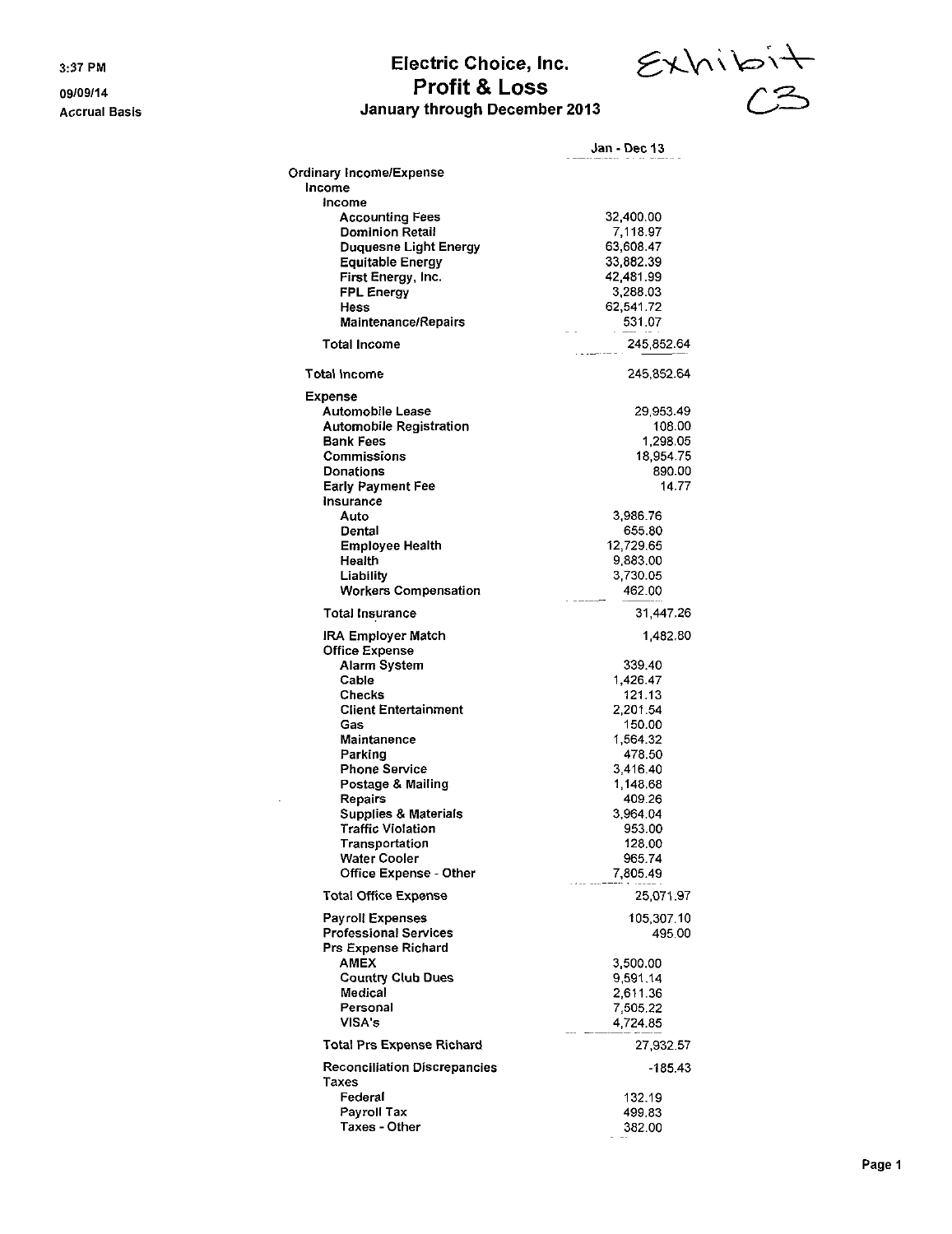### 3:37 PM Electric Choice, Inc. 09/09/14 Profit & Loss Accrual Basis **Accruates Accruates Accruates Accruates** January through December 2013



 $\bar{z}$ 

| Jan - Dec 13 |
|--------------|
| 1,014.02     |
|              |
| 1,698.94     |
| 333.80       |
| 2,889.81     |
| 5,314.29     |
| 10,236.84    |
| 254,021.19   |
| -8,168.55    |
|              |
| 36.83        |
| 5,232.00     |
| 17,654.00    |
| 22,922.83    |
| 22,922.83    |
| 14,754.28    |
|              |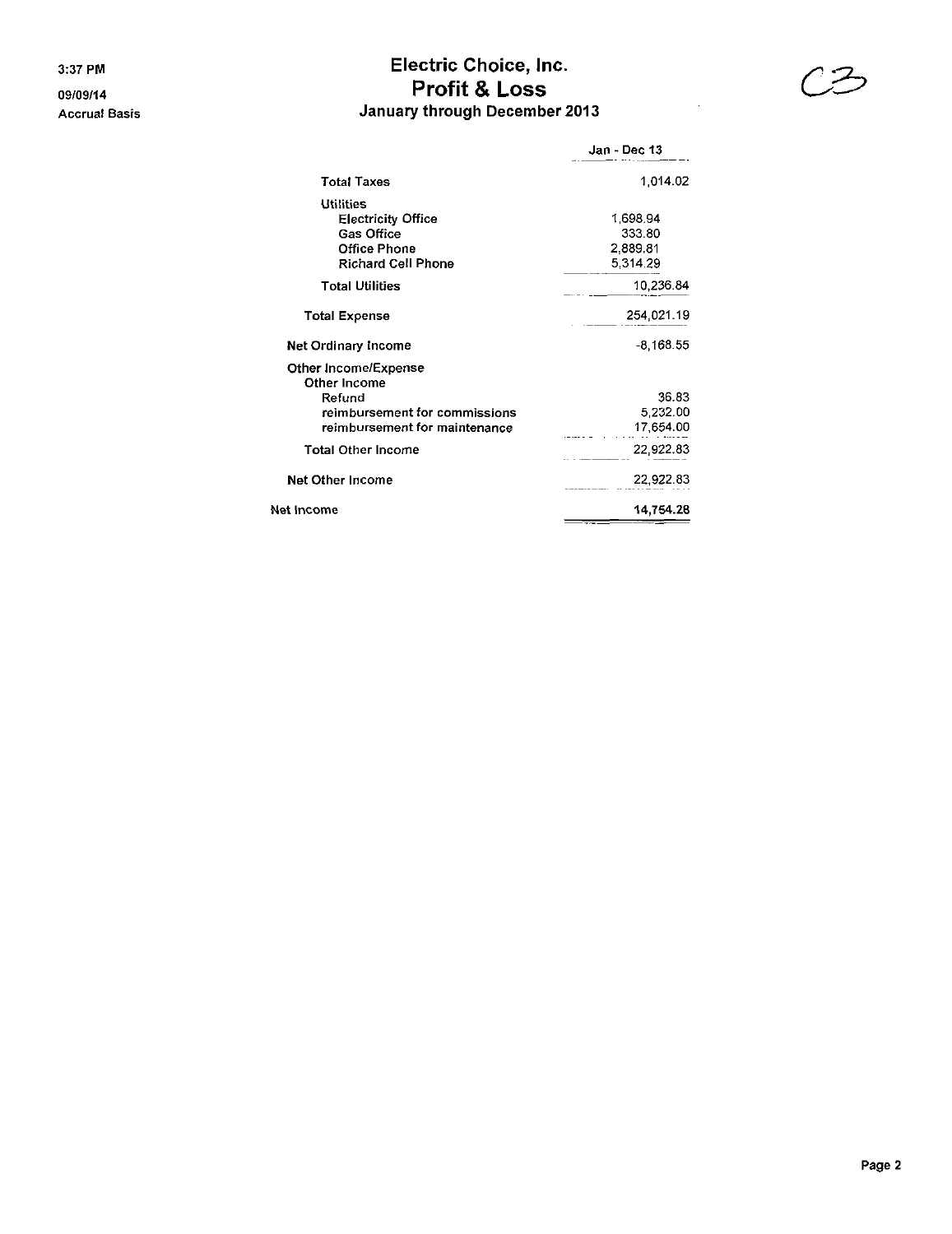3:37 PM

09/09/14 **Accrual Basis** 

### Electric Choice, Inc. Profit & Loss January through December 2012



|                                            | Jan - Dec 12          |
|--------------------------------------------|-----------------------|
| <b>Ordinary Income/Expense</b>             |                       |
| Income                                     |                       |
| Income                                     |                       |
| <b>Accounting Fees</b>                     | 28,800.00             |
| <b>Dominion Retail</b>                     | 12.409.10             |
| Duquesne Light Energy                      | 74,617.91             |
| <b>Equitable Energy</b>                    | 23,587.79             |
| First Energy, Inc.<br><b>FPL Energy</b>    | 34,424.50<br>2,742.48 |
| Hess                                       | 48,841.78             |
| <b>Mid American</b>                        | 568.80                |
| <b>Total Income</b>                        | -----<br>225,992.36   |
| <b>Total Income</b>                        | 225,992.36            |
|                                            |                       |
| Expense<br>Automobile Lease                |                       |
| <b>Automobile Registration</b>             | 33,548.98<br>108.00   |
| <b>Bank Fees</b>                           | 630.50                |
| Commissions                                | 13,615.48             |
| <b>Donations</b>                           | 1,540.00              |
| Draw against Commissions                   | 25.00                 |
| <b>Early Payment Fee</b>                   | 9.43                  |
| Insurance                                  |                       |
| Auto                                       | 5,661.94              |
| Dental<br><b>Employee Health</b>           | 2,192.85              |
| Health                                     | 13,215.15<br>0.00     |
| Liability                                  | 2,251.50              |
| Total Insurance                            | 23,321.44             |
|                                            |                       |
| <b>Office Expense</b><br>Alarm System      |                       |
| Cable                                      | 299.40<br>897.76      |
| Checks                                     | 102.28                |
| <b>Client Entertainment</b>                | 915.85                |
| Gas                                        | 100.00                |
| Maintanence                                | 4,265.74              |
| Parking                                    | 255.66                |
| Phone Service                              | 3,359.89              |
| Postage & Mailing                          | 1,106.30              |
| Repairs<br>Supplies & Materials            | 130.00<br>1.193.11    |
| <b>Traffic Violation</b>                   | 0.00                  |
| <b>Water Cooler</b>                        | 705.60                |
| Office Expense - Other                     | 4,799.65              |
| Total Office Expense                       | 18,131.24             |
| Payroll Expenses                           | 88,802.91             |
| <b>Professional Services</b><br>Accounting | 1,430.00              |
| <b>Total Professional Services</b>         | 1,430.00              |
| <b>Prs Expense Richard</b>                 |                       |
| AMEX                                       | 500.00                |
| Country Club Dues                          | 6,878.86              |
| Medical                                    | 0.00                  |
| Personal                                   | 0.00                  |
| VICA's                                     | 1,133.25              |
| Total Prs Expense Richard                  | 8,512.11              |
| Reconciliation Discrepancies               | 0.00                  |
| Taxes                                      |                       |
| Federal                                    | 1,161.49              |
| Local Services Tax<br>PA Capital Stock Tax | 2.00                  |
|                                            | 557.00                |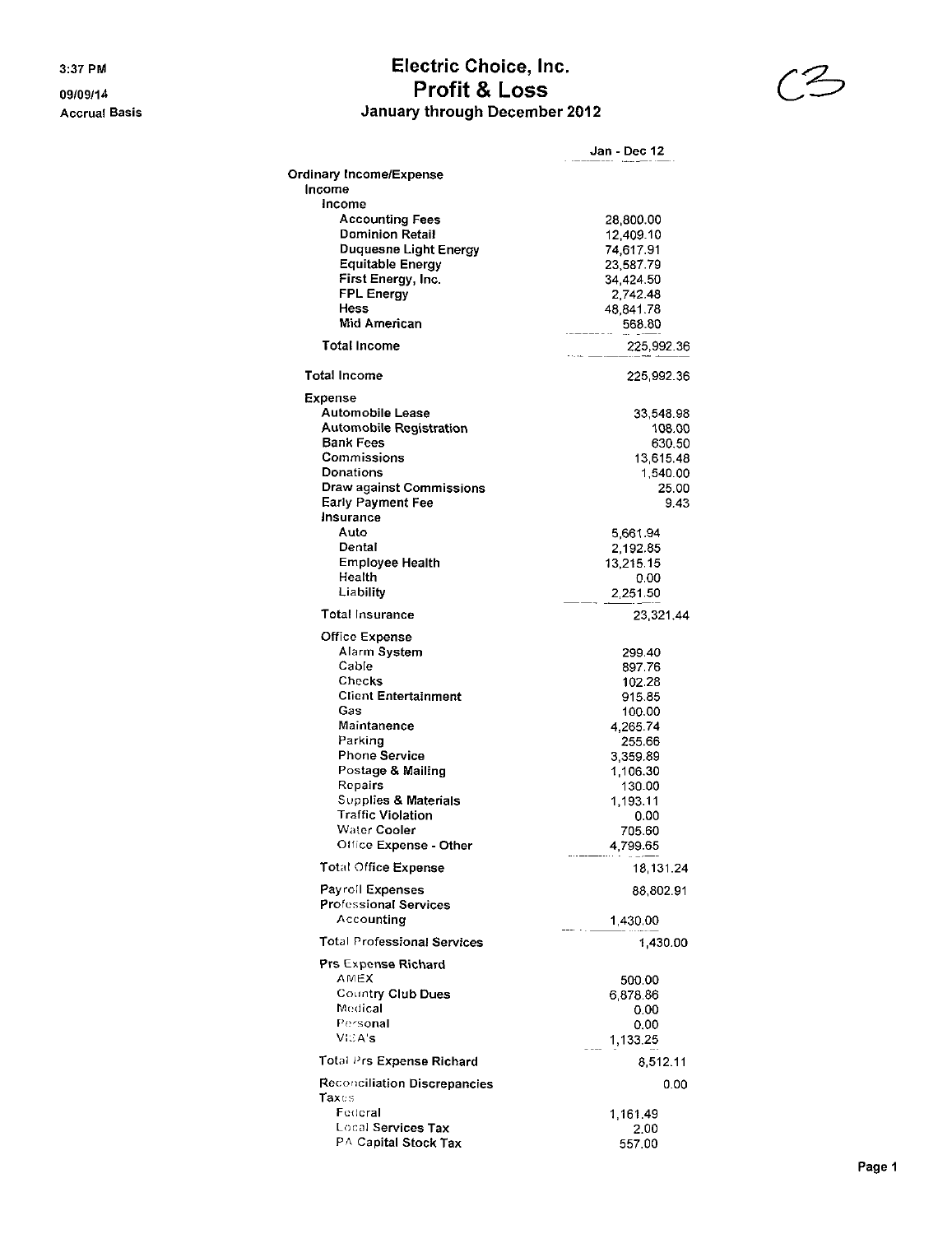3:37 PM

09/09/14 **Accrual Basis** 

### Electric Choice, Inc. Profit & Loss January through December 2012



|                                                                                                                                                                                                 | Jan - Dec 12                                                  |  |
|-------------------------------------------------------------------------------------------------------------------------------------------------------------------------------------------------|---------------------------------------------------------------|--|
| Pavroll Tax<br>Taxe <b>s - Other</b>                                                                                                                                                            | 542.01<br>89.49                                               |  |
| <b>Total Taxes</b>                                                                                                                                                                              | 2,351.99                                                      |  |
| <b>Utilities</b><br><b>Electricity Office</b><br>Gas Office<br>Office Phone<br><b>Richard Cell Phone</b>                                                                                        | 1.460.21<br>392.42<br>2.726.20<br>4.227.90                    |  |
| <b>Total Utilities</b>                                                                                                                                                                          | 8,806.73                                                      |  |
| <b>Total Expense</b>                                                                                                                                                                            | 200,833.81                                                    |  |
| Net Ordinary Income                                                                                                                                                                             | 25,158.55                                                     |  |
| Other Inc⇔n∶c/Expense<br>Other Income                                                                                                                                                           |                                                               |  |
| Income - Commissions<br>Miscollaneous Income<br>Ref :: : 1<br>rein:::ursement for commissions<br>reinsbursement for expenses off.<br>rein pursement for maintenance<br>reimbursement from lofts | 9,050.00<br>580.83<br>0.00<br>0.00<br>$-0.40$<br>0.00<br>0.00 |  |
| Rein hursement from property                                                                                                                                                                    | 0.00                                                          |  |
| Total Coner Income                                                                                                                                                                              | 9,630.43                                                      |  |
| Net Other Secone                                                                                                                                                                                | 9,630.43                                                      |  |
| Net Income                                                                                                                                                                                      | 34,788.98                                                     |  |